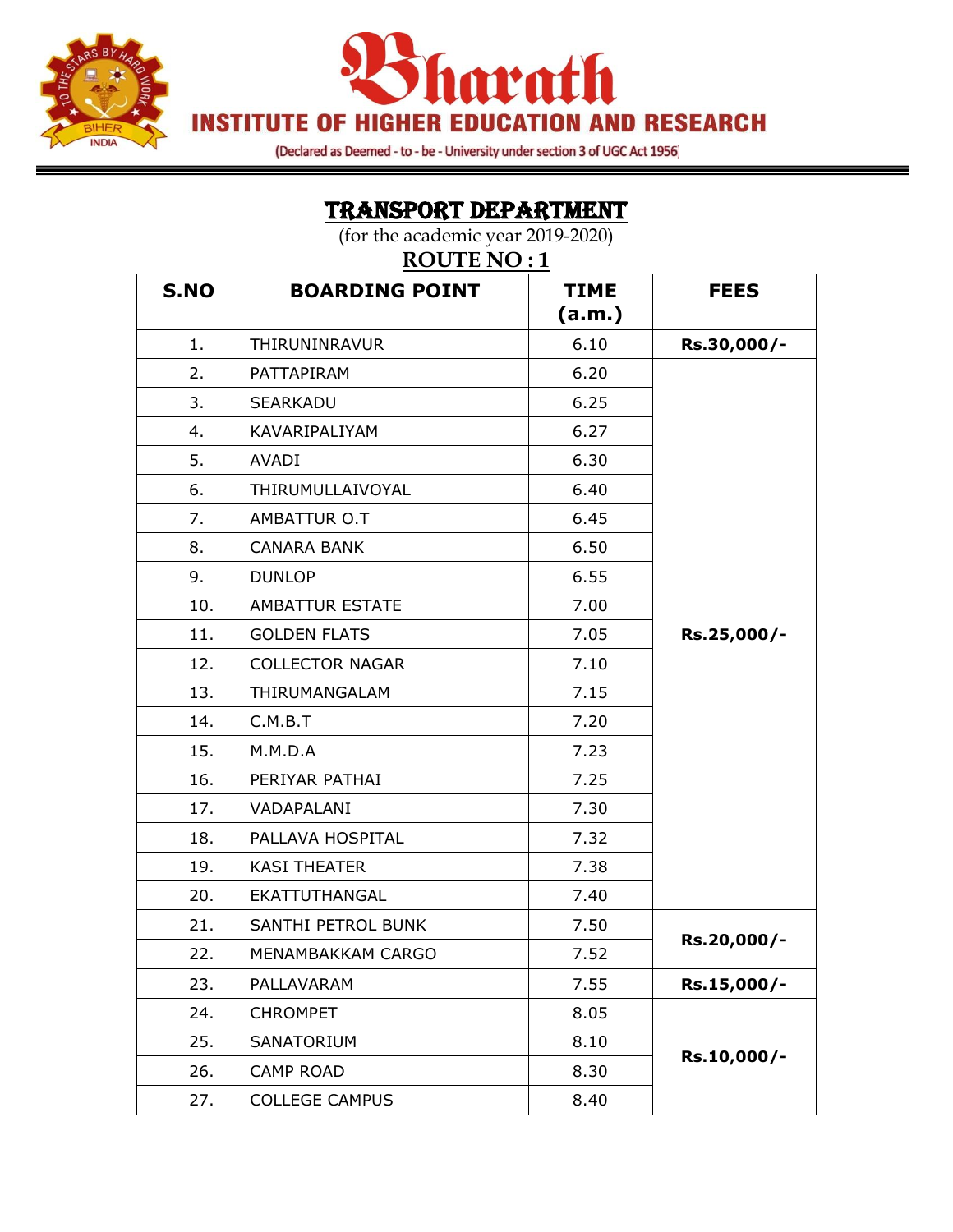



(Declared as Deemed - to - be - University under section 3 of UGC Act 1956)

### TRANSPORT DEPARTMENT

(for the academic year 2019-2020)

#### **ROUTE NO : 2**

| S.NO | <b>BOARDING POINT</b>     | <b>TIME</b><br>(a.m.) | <b>FEES</b> |
|------|---------------------------|-----------------------|-------------|
| 1.   | CHENGALPET ITI            | 7.00                  |             |
| 2.   | CHENGALPET HOSPITAL       | 7.03                  |             |
| 3.   | CHENGALPET RATINAKINARU   | 7.05                  |             |
| 4.   | CHENGALPET NEW BUS STOP   | 7.10                  |             |
| 5.   | CHENGALPET OLD BUS STOP   | 7.15                  |             |
| 6.   | <b>CHENGALPET BYEPASS</b> | 7.20                  | Rs.25,000/- |
| 7.   | MAHINDRA CITY             | 7.25                  |             |
| 8.   | S.P. KOVIL                | 7.30                  |             |
| 9.   | MARAIMALAI NAGAR          | 7.35                  |             |
| 10.  | KATTANKULATHUR            | 7.40                  |             |
| 11.  | <b>POTHERI</b>            | 7.45                  |             |
| 12.  | <b>GUDUVANCHERY</b>       | 7.50                  |             |
| 13.  | <b>GUDUVANCHERY EB</b>    | 7.52                  | Rs.20,000/- |
| 14.  | <b>URAPAKKAM</b>          | 7.55                  |             |
| 15.  | <b>VANDALUR GATE</b>      | 8.00                  |             |
| 16.  | PERUNGALATHUR             | 8.10                  | Rs.15,000/- |
| 17.  | <b>TAMBARAM</b>           | 8.15                  |             |
| 18.  | <b>CAMP ROAD</b>          | 8.30                  | Rs.10,000/- |
| 19.  | <b>COLLEGE CAMPUS</b>     | 8.40                  |             |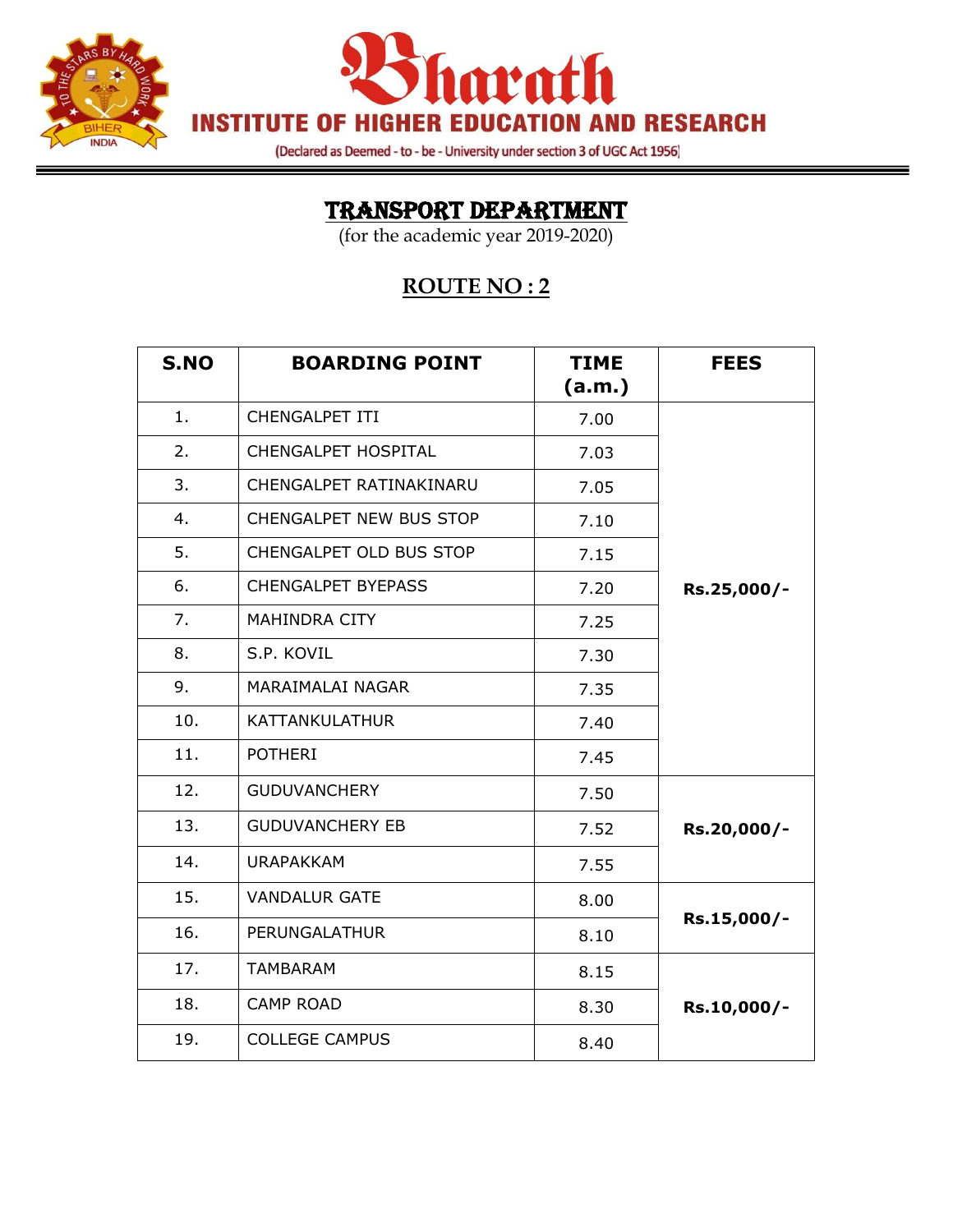

harath **INSTITUTE OF HIGHER EDUCATION AND RESEARCH** 

(Declared as Deemed - to - be - University under section 3 of UGC Act 1956)

═

### TRANSPORT DEPARTMENT

| S.NO | <b>BOARDING POINT</b> | TIME (a.m.) | <b>FEES</b> |
|------|-----------------------|-------------|-------------|
| 1.   | <b>PERUNGUDI</b>      | 7.20        |             |
| 2.   | <b>SRP TOOLS</b>      | 7.25        |             |
| 3.   | <b>TIDEL PARK</b>     | 7.30        |             |
| 4.   | THIRUVANIMYUR         | 7.35        |             |
| 5.   | THIRUVANMIYUR R.T.O   | 7.40        | Rs.25,000/- |
| 6.   | PALAVAKKAM            | 7.42        |             |
| 7.   | NEELANKARAI           | 7.45        |             |
| 8.   | VETTUVANGENI          | 7.47        |             |
| 9.   | V.G.P.                | 7.50        |             |
| 10.  | SHOLINGANALLUR        | 7.55        |             |
| 11.  | PERUMBAKKAM           | 8.05        | Rs.20,000/- |
| 12.  | MEDAVAKKAM            | 8.10        |             |
| 13.  | <b>SEMBAKKAM</b>      | 8.20        |             |
| 14.  | <b>KAMARAJAPURAM</b>  | 8.22        | Rs.10,000/- |
| 15.  | <b>CAMP ROAD</b>      | 8.30        |             |
| 16.  | <b>COLLEGE CAMPUS</b> | 8.40        |             |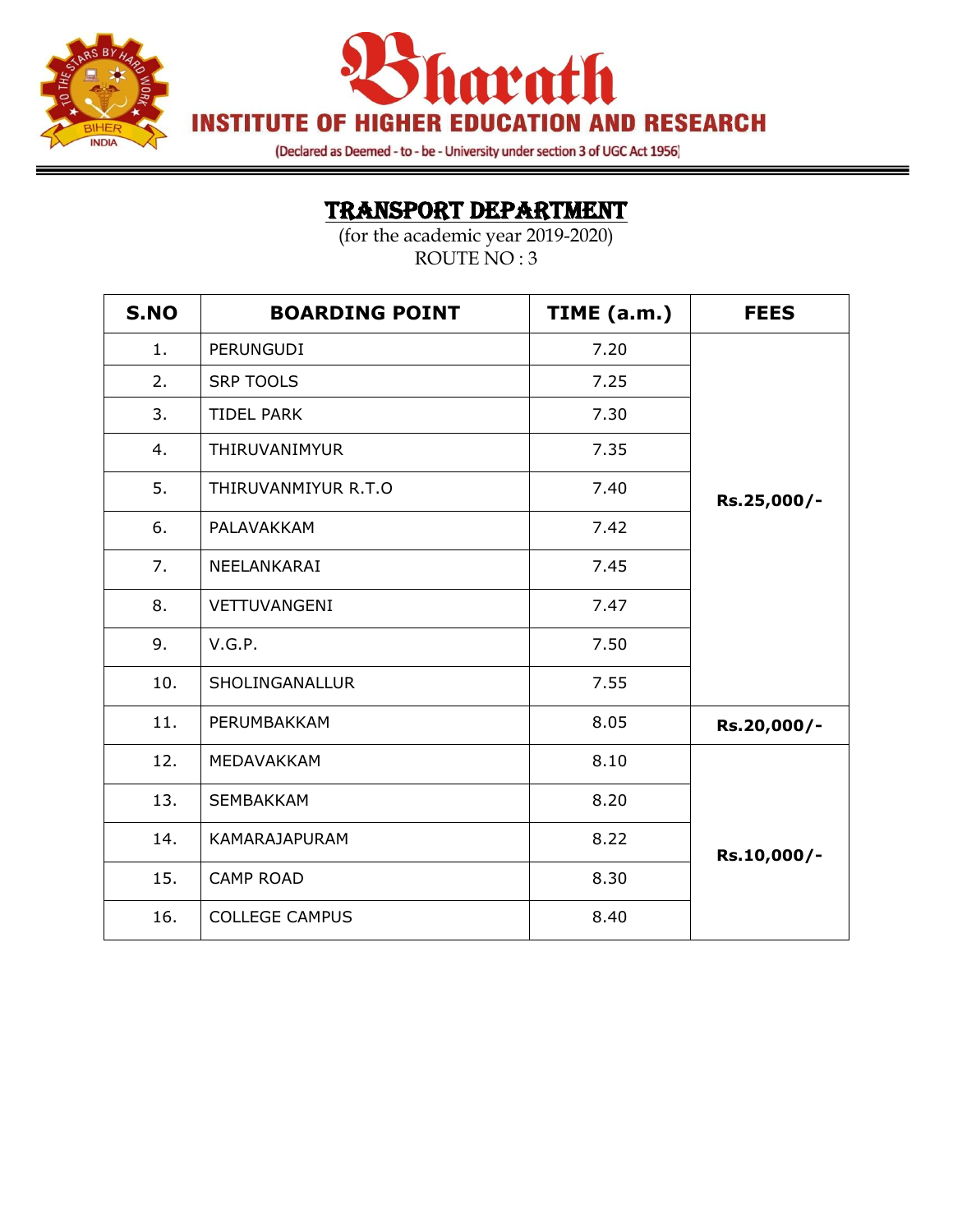



(Declared as Deemed - to - be - University under section 3 of UGC Act 1956)

# TRANSPORT DEPARTMENT

| S.NO | <b>BOARDING POINT</b>        | TIME (a.m.) | <b>FEES</b> |
|------|------------------------------|-------------|-------------|
| 1.   | M.M.D.A MATHUR               | 6.30        |             |
| 2.   | THABAL PETTI                 | 6.35        |             |
| 3.   | MOOLAKADAI                   | 6.40        |             |
| 4.   | <b>PERAMBUR</b>              | 6.50        |             |
| 5.   | <b>JAMALIYA</b>              | 6.55        |             |
| 6.   | <b>OTTERI</b>                | 7.00        |             |
| 7.   | KILPAUK (E.S.I.)             | 7.05        | Rs.25,000/- |
| 8.   | <b>WATER TANK</b>            | 7.10        |             |
| 9.   | <b>GANDHI NAGAR HOSPITAL</b> | 7.15        |             |
| 10.  | K 4 POLICE STATION           | 7.20        |             |
| 11.  | <b>ANNA ARCH</b>             | 7.22        |             |
| 12.  | <b>SKYWALK</b>               | 7.25        |             |
| 13.  | LOYOLA COLLEGE               | 7.30        |             |
| 14.  | <b>T.NAGAR BUS STAND</b>     | 7.35        |             |
| 15.  | LITTLE MOUNT                 | 7.45        |             |
| 16.  | <b>GUINDY</b>                | 7.50        | Rs.20,000/- |
| 17.  | MEENAMBAKKAM                 | 7.55        |             |
| 18.  | PALLAVARAM                   | 8.00        | Rs.15,000/- |
| 19.  | <b>CHROMPET</b>              | 8.05        |             |
| 20.  | SANATORIUM                   | 8.15        |             |
| 21.  | <b>CAMP ROAD</b>             | 8.30        | Rs.10,000/- |
| 22.  | <b>COLLEGE CAMPUS</b>        | 8.40        |             |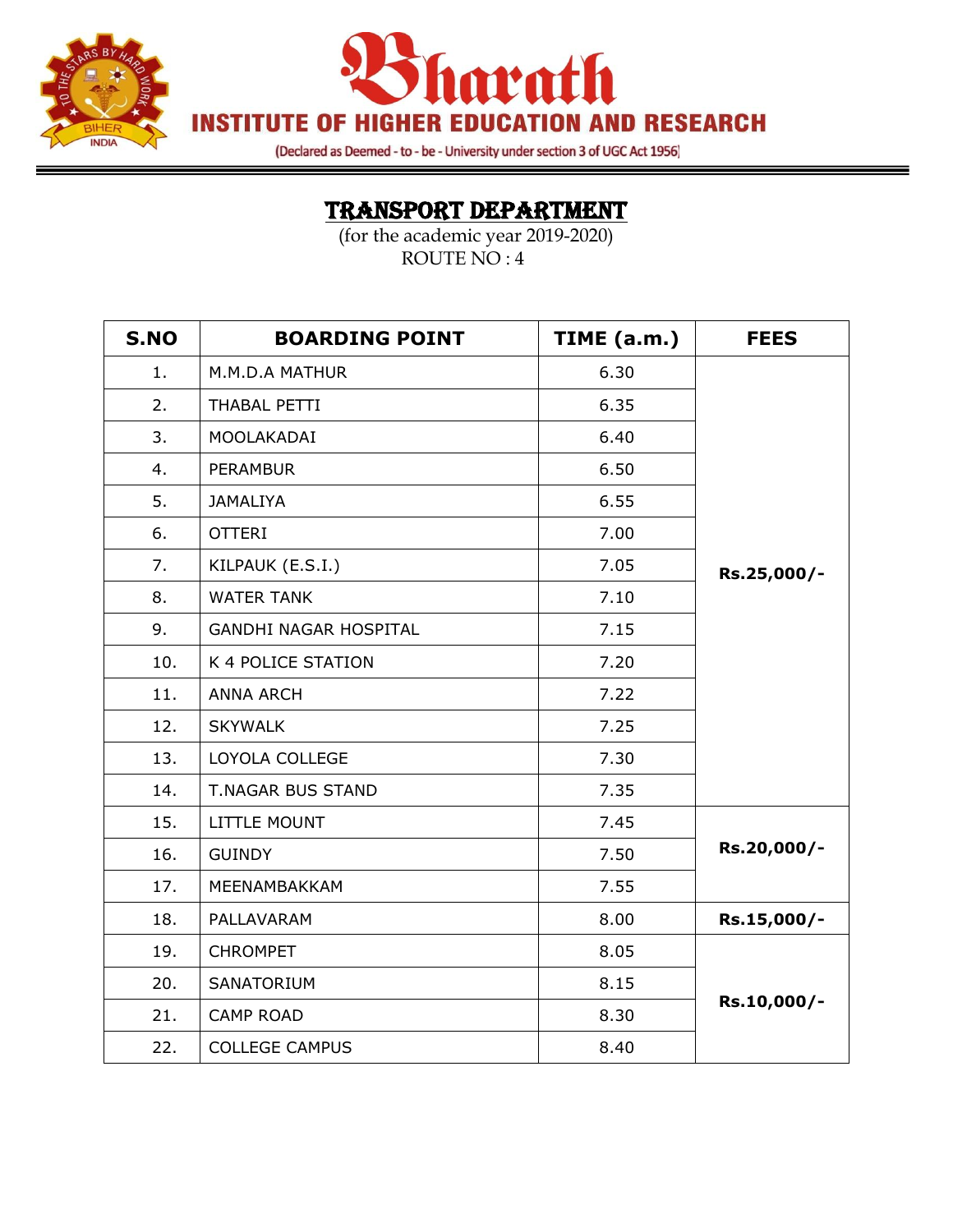



(Declared as Deemed - to - be - University under section 3 of UGC Act 1956)

═

# TRANSPORT DEPARTMENT

| S.NO | <b>BOARDING POINT</b> | TIME (a.m.) | <b>FEES</b> |
|------|-----------------------|-------------|-------------|
| 1.   | POONAMALLEE           | 6.45        |             |
| 2.   | KARAYANCHAVADI        | 6.50        |             |
| 3.   | <b>IYAPPANTHANGAL</b> | 7.00        |             |
| 4.   | <b>PORUR</b>          | 7.10        | Rs.25,000/- |
| 5.   | MADHANANTHAPURAM      | 7.15        |             |
| 6.   | <b>BAI KADAI</b>      | 7.20        |             |
| 7.   | <b>KOVUR</b>          | 7.25        |             |
| 8.   | MUNRAM KATTALAI       | 7.30        |             |
| 9.   | ANAKAPUTHUR           | 7.45        |             |
| 10.  | <b>PAMMAL</b>         | 7.50        | Rs.20,000/- |
| 11.  | <b>KRISHNA NAGAR</b>  | 7.55        |             |
| 12.  | PALLAVARAM AADUTHOTTI | 8.00        |             |
| 13.  | <b>CHROMPET</b>       | 8.10        |             |
| 14.  | SANATORIUM            | 8.15        | Rs.10,000/- |
| 15.  | <b>TAMBARAM WEST</b>  | 8.20        |             |
| 16.  | <b>CAMP ROAD</b>      | 8.30        |             |
| 17.  | <b>COLLEGE CAMPUS</b> | 8.40        |             |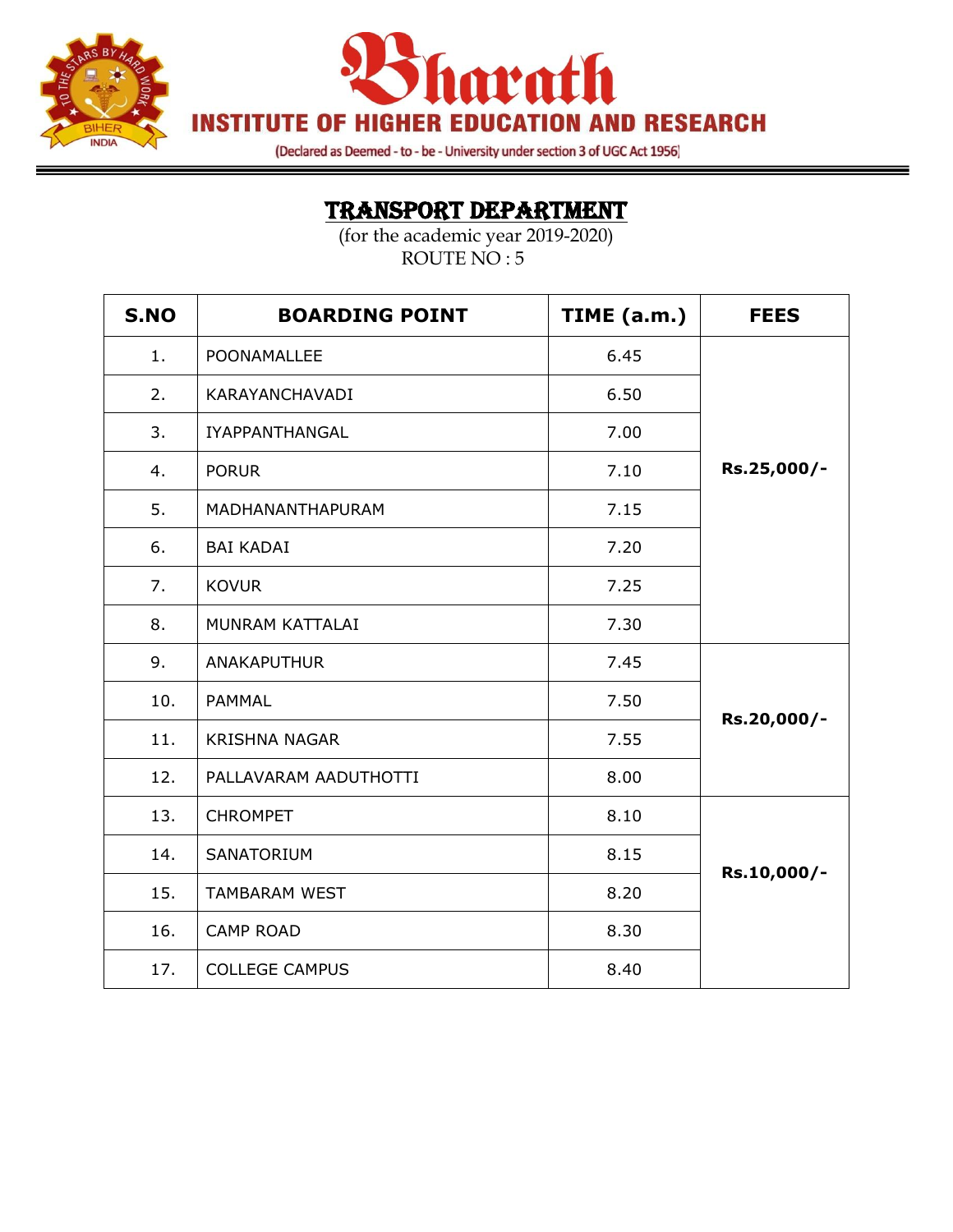



(Declared as Deemed - to - be - University under section 3 of UGC Act 1956)

═

# TRANSPORT DEPARTMENT

| <b>S.NO</b> | <b>BOARDING POINT</b>    | <b>TIME</b><br>(a.m.) | <b>FEES</b> |
|-------------|--------------------------|-----------------------|-------------|
| 1.          | ERNAVOOR BEACH ROAD      | 6.35                  |             |
| 2.          | <b>TOLL GATE</b>         | 6.40                  |             |
| 3.          | MAHARANI                 | 6.45                  |             |
| 4.          | <b>PARRYS</b>            | 6.55                  |             |
| 5.          | <b>NEW SECRETARIAT</b>   | 7.00                  |             |
| 6.          | <b>STAR THEATRE</b>      | 7.05                  |             |
| 7.          | <b>JAM BAZAAR</b>        | 7.10                  |             |
| 8.          | ROYAPETTAH MANIKOONDU    | 7.13                  | Rs.25,000/- |
| 9.          | ROYAPETTAH HOSPITAL      | 7.14                  |             |
| 10.         | ROYAPETTAH P.S.          | 7.15                  |             |
| 11.         | <b>AJANTA</b>            | 7.16                  |             |
| 12.         | <b>MYLAPORE</b>          | 7.20                  |             |
| 13.         | MANDAVELI                | 7.22                  |             |
| 14.         | <b>KOTTURPURAM</b>       | 7.25                  |             |
| 15.         | ANNA UNIVERSITY          | 7.30                  |             |
| 16.         | <b>VELACHERY BY PASS</b> | 7.45                  |             |
| 17.         | <b>EARIKARAI</b>         | 7.50                  | Rs.20,000/- |
| 18.         | <b>VELACHERY</b>         | 7.55                  |             |
| 19.         | <b>BALAJI NAGAR</b>      | 7.58                  |             |
| 20.         | SUNNAMBU KULAM           | 8.00                  | Rs.15,000/- |
| 21.         | MEDAVAKKAN X - ROAD      | 8.10                  |             |
| 22.         | <b>CAMP ROAD</b>         | 8.30                  | Rs.10,000/- |
| 23.         | <b>COLLEGE CAMPUS</b>    | 8.40                  |             |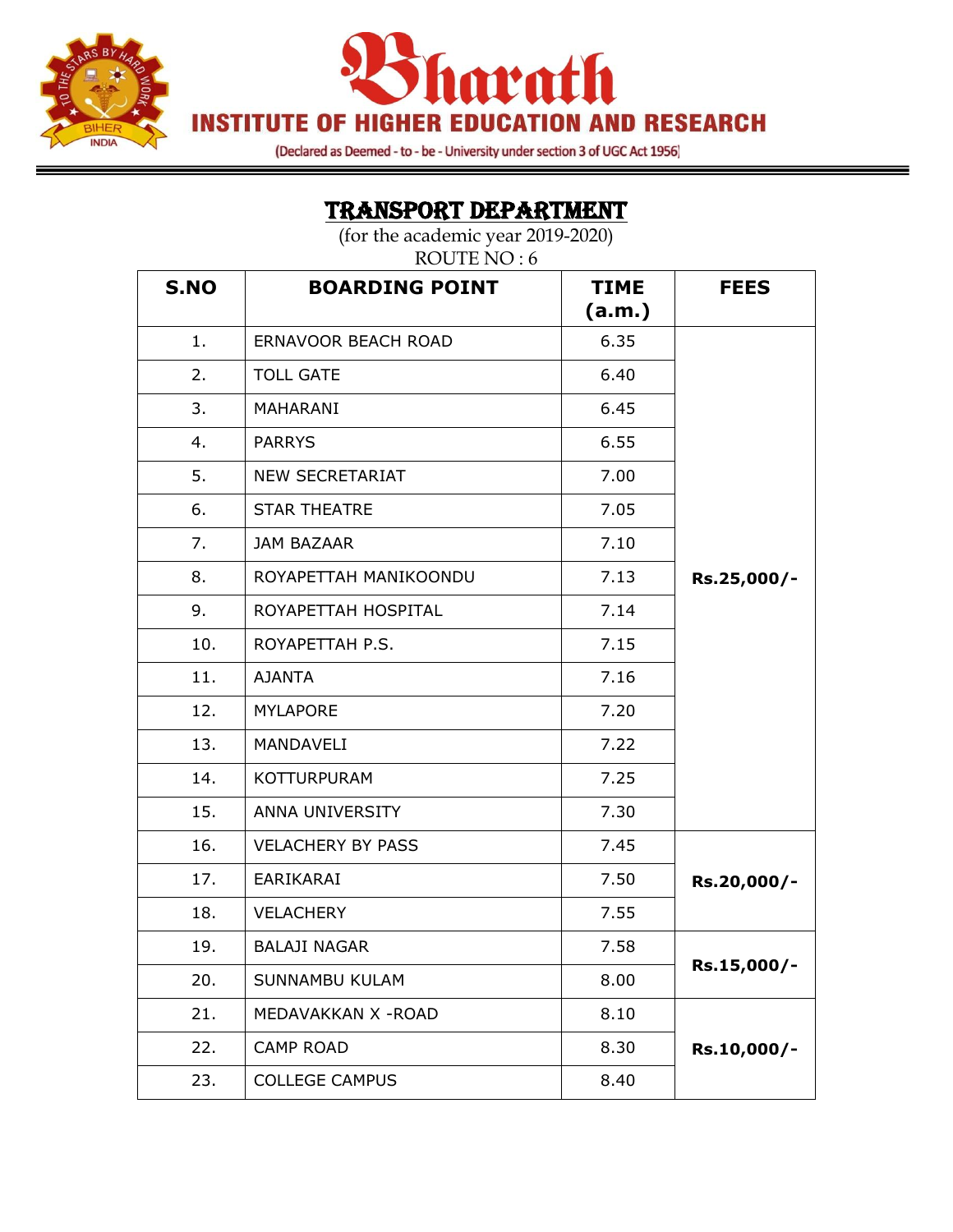



(Declared as Deemed - to - be - University under section 3 of UGC Act 1956)

### TRANSPORT DEPARTMENT

| S.NO. | <b>BOARDING POINT</b>    | <b>TIME</b><br>(a.m.) | <b>FEES</b> |
|-------|--------------------------|-----------------------|-------------|
| 1.    | PADINALLUR               | 6.40                  |             |
| 2.    | <b>REDHILLS</b>          | 6.50                  |             |
| 3.    | KAVANKARAI               | 6.55                  |             |
| 4.    | Puzhal                   | 6.57                  |             |
| 5.    | Puzhal CAMP              | 7.00                  |             |
| 6.    | <b>RETTERI</b>           | 7.05                  |             |
| 7.    | <b>SENTHIL NAGAR</b>     | 7.07                  | Rs.25,000/- |
| 8.    | <b>LUCAS BRIDGE</b>      | 7.10                  |             |
| 9.    | ANNA NAGAR WEST DEPOT    | 7.15                  |             |
| 10.   | <b>CMBT</b>              | 7.20                  |             |
| 11.   | <b>ASHOK PILLAR</b>      | 7.30                  |             |
| 12.   | <b>KASI THEATER</b>      | 7.33                  |             |
| 13.   | EKATTUTHANGAL            | 7.35                  |             |
| 14.   | ADAMBAKKAM 100 FEET ROAD | 7.40                  | Rs.20,000/- |
| 15.   | MADIPAKKAM MEGA MART     | 7.50                  |             |
| 16.   | MADIPAKKAM BUS STAND     | 7.52                  | Rs.15,000/- |
| 17.   | KEELKATTALAI DEPOT       | 8.00                  |             |
| 18.   | KOVILAMVAKKAM            | 8.05                  |             |
| 19.   | MEDAVAKKAM X- ROAD       | 8.10                  |             |
| 20.   | <b>CAMP ROAD</b>         | 8.30                  | Rs.10,000/- |
| 21.   | <b>COLLEGE CAMPUS</b>    | 8.40                  |             |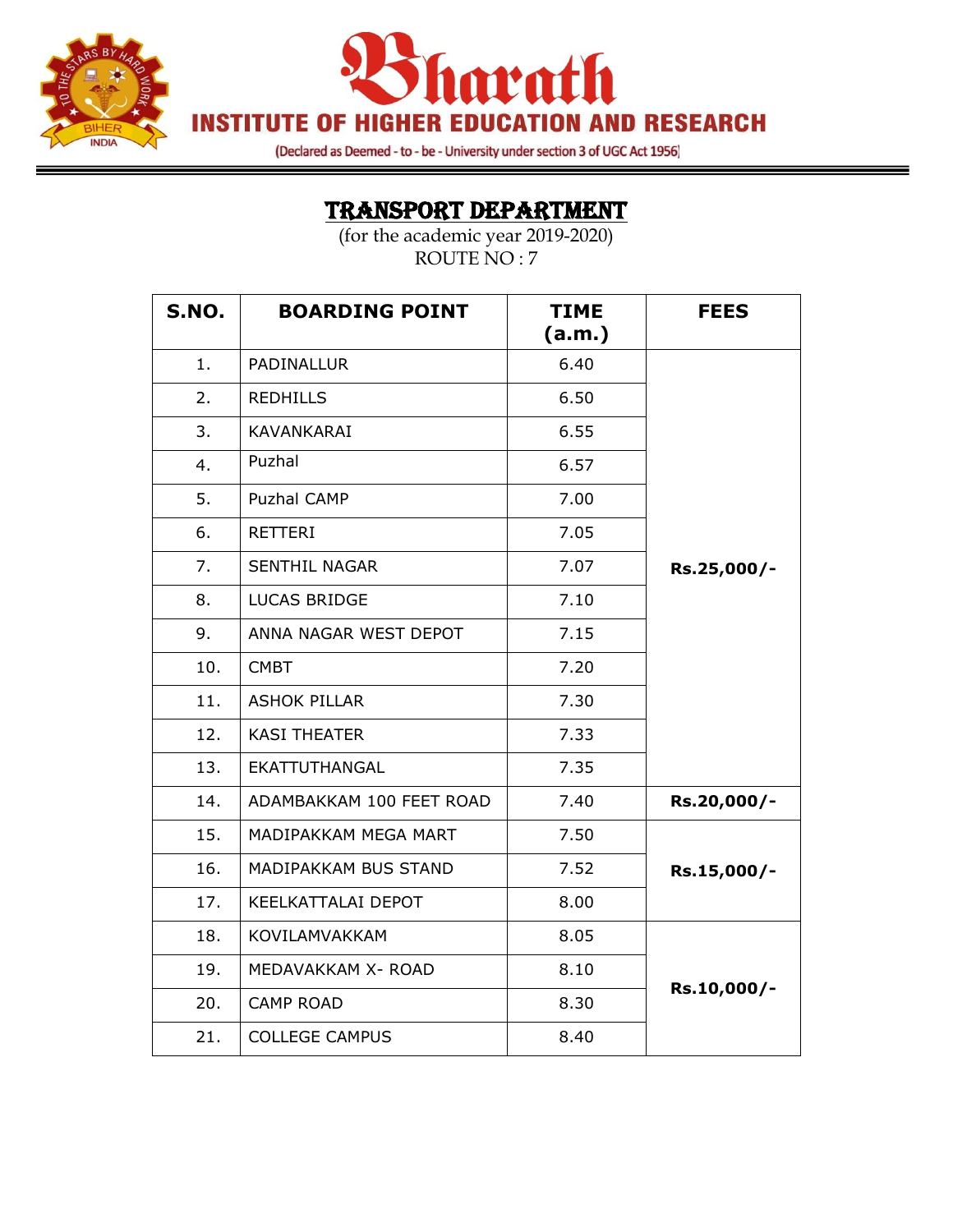

**Invath INSTITUTE OF HIGHER EDUCATION AND RESEARCH** 

(Declared as Deemed - to - be - University under section 3 of UGC Act 1956)

### TRANSPORT DEPARTMENT

| <b>S.NO.</b> | <b>BOARDING POINT</b>       | TIME (a.m.) | <b>FEES</b> |
|--------------|-----------------------------|-------------|-------------|
| 1.           | <b>VADAPALANI BUS STAND</b> | 7.00        |             |
| 2.           | AVECHE SCHOOL               | 7.05        |             |
| 3.           | VALASARAVAKKAM              | 7.10        |             |
| 4.           | PORUR JUNCTION              | 7.25        | Rs.25,000/- |
| 5.           | <b>RAMAPURAM</b>            | 7.30        |             |
| 6.           | MIOT HOSPITAL               | 7.35        |             |
| 7.           | <b>BUTT ROAD</b>            | 7.38        |             |
| 8.           | <b>GUINDY</b>               | 7.40        |             |
| 9.           | MILITARY TRAINING ACADEMY   | 7.42        |             |
| 10.          | THILLAI NAGAR SUBWAY        | 7.43        | Rs.20,000/- |
| 11.          | ADAMBAKKAM 100 FT ROAD      | 7.45        |             |
| 12.          | PUZHUTHIVAKKAM              | 7.48        |             |
| 13.          | MADIPAKKAM MEGA MART        | 7.50        | Rs.15,000/- |
| 14.          | MADIPAKKAM BUS STAND        | 7.52        |             |
| 15.          | KEELKATTALAI                | 7.55        |             |
| 16.          | KOVILAMBAKKAM               | 8.00        |             |
| 17.          | MEDAVAKKAM EX ROAD          | 8.05        |             |
| 18.          | <b>SEMBAKKAM</b>            | 8.15        | Rs.10,000/- |
| 19.          | <b>CAMP ROAD</b>            | 8.30        |             |
| 20.          | <b>COLLEGE CAMPUS</b>       | 8.40        |             |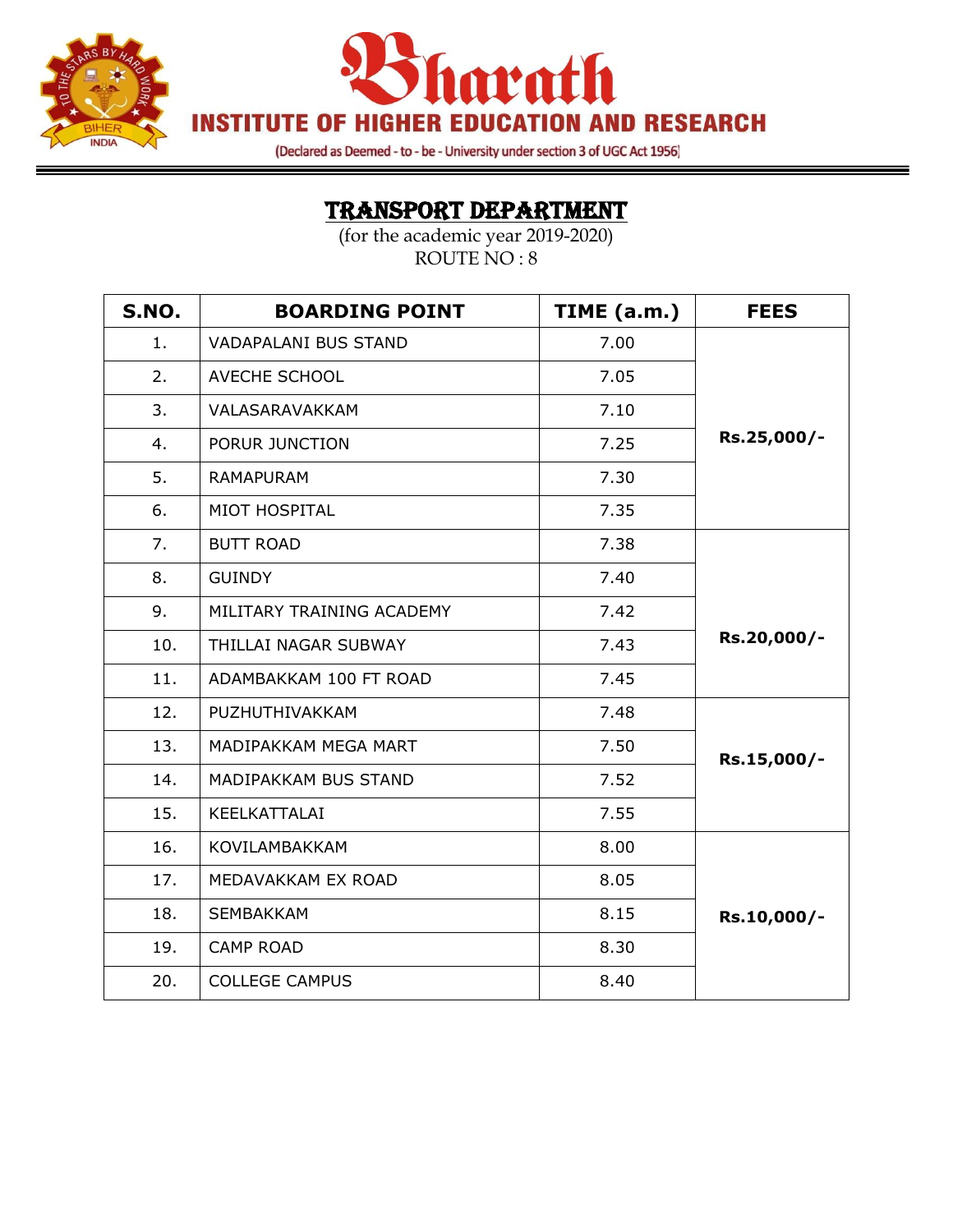



(Declared as Deemed - to - be - University under section 3 of UGC Act 1956)

# TRANSPORT DEPARTMENT

═

| <b>S.NO.</b> | <b>BOARDING POINT</b>        | TIME (a.m.) | <b>FEES</b> |
|--------------|------------------------------|-------------|-------------|
| 1.           | THIRUVOTRIYUR                | 6.30        |             |
| 2.           | THIRUVOTRIYUR MARKET         | 6.35        |             |
| 3.           | ELLAIYAMMAN KOVIL            | 6.38        |             |
| 4.           | <b>TOLL GATE</b>             | 6.40        |             |
| 5.           | KASIMEDU                     | 6.45        |             |
| 6.           | ROYAPURAM P.S.               | 6.50        |             |
| 7.           | <b>BEACH STATION</b>         | 7.00        |             |
| 8.           | ANNA SQUARE                  | 7.05        | Rs.25,000/- |
| 9.           | <b>KANNAGI STATUE</b>        | 7.10        |             |
| 10.          | <b>QUEEN MARRYS</b>          | 7.15        |             |
| 11.          | LIGHT HOUSE                  | 7.18        |             |
| 12.          | <b>FORESHORE SIGNAL</b>      | 7.20        |             |
| 13.          | ADYAR (M.G.R JANAKI COLLEGE) | 7.25        |             |
| 14.          | <b>BESANT NAGAR</b>          | 7.30        |             |
| 15.          | <b>ADYAR EXCHANGE</b>        | 7.35        |             |
| 16.          | THIRUVANMIYUR SIGNAL         | 7.38        |             |
| 17.          | <b>SRP TOOLS</b>             | 7.41        |             |
| 18.          | <b>BABY NAGAR</b>            | 7.45        | Rs.20,000/- |
| 19.          | <b>VELACHERY BUS STOP</b>    | 7.47        |             |
| 20.          | <b>JERUSALEM COLLEGE</b>     | 7.48        |             |
| 21.          | PALLIKARANAI                 | 7.50        | Rs.15,000/- |
| 22.          | MEDAVAKKAM                   | 8.00        |             |
| 23.          | SANTHISHPURAM                | 8.05        | Rs.10,000/- |
| 24.          | <b>CAMP ROAD</b>             | 8.30        |             |
| 25.          | <b>COLLEGE CAMPUS</b>        | 8.40        |             |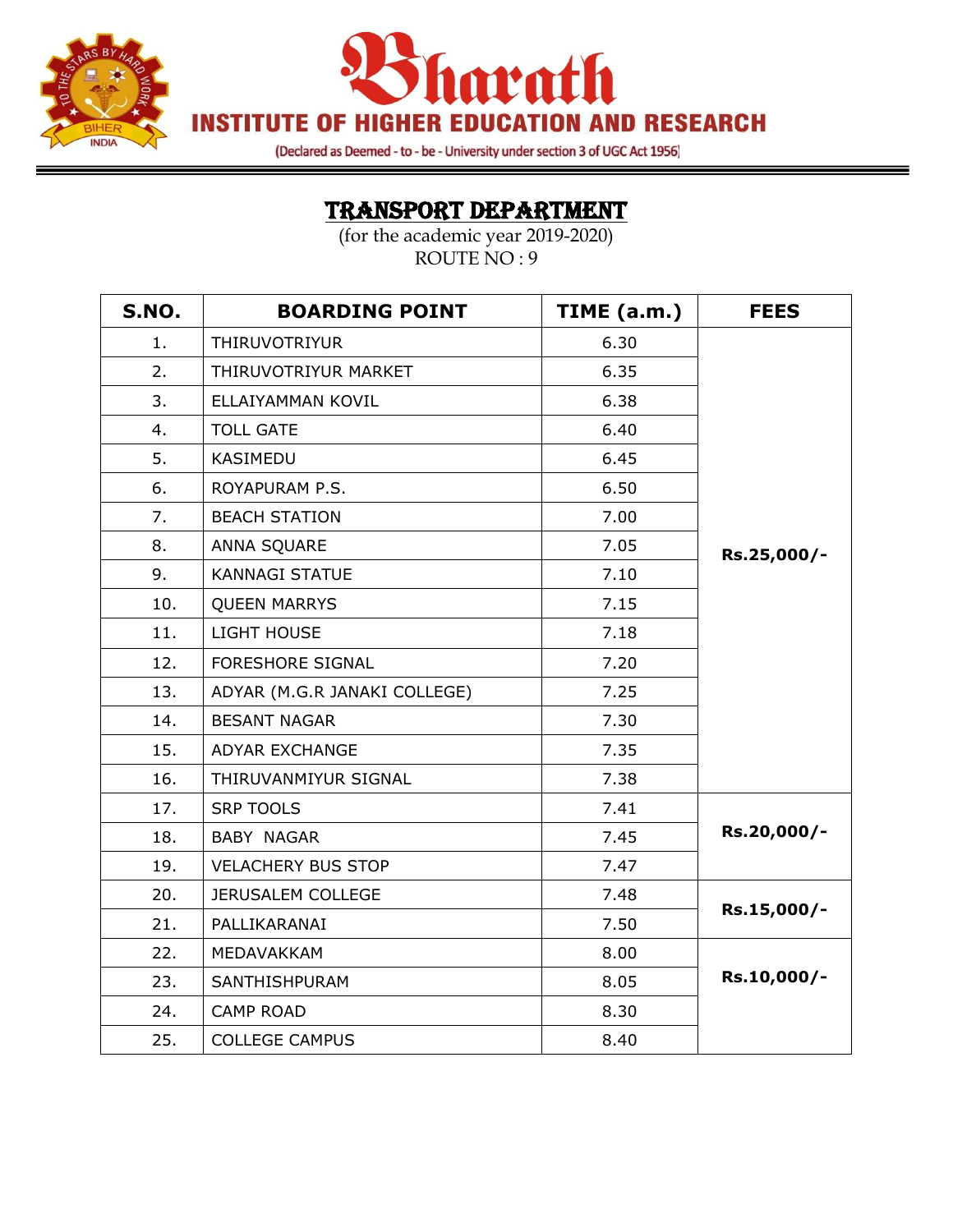



(Declared as Deemed - to - be - University under section 3 of UGC Act 1956)

# TRANSPORT DEPARTMENT

(for the academic year 2019-2020)

ROUTE NO : 10

| <b>S.NO.</b> | <b>BOARDING POINT</b>      | TIME (a.m.) | <b>FEES</b> |
|--------------|----------------------------|-------------|-------------|
| 1.           | <b>KORATTUR</b>            | 6.55        |             |
| 2.           | C.M.B.T                    | 7.00        |             |
| 3.           | <b>RAM THEATRE</b>         | 7.15        |             |
| 4.           | POWER HOUSE                | 7.17        |             |
| 5.           | <b>KODAMBAKKAM</b>         | 7.19        | Rs.25,000/- |
| 6.           | <b>VALLUVAR KOTTAM</b>     | 7.25        |             |
| 7.           | <b>GEMINI</b>              | 7.30        |             |
| 8.           | S.I.E.T                    | 7.32        |             |
| 9.           | <b>SAIDAPET</b>            | 7.35        |             |
| 10.          | <b>VELACHERY CHECKPOST</b> | 7.40        |             |
| 11.          | EARIKARAI                  | 7.45        | Rs.20,000/- |
| 12.          | <b>RAM NAGAR</b>           | 7.55        |             |
| 13.          | MADIPAKKAM                 | 8.00        | Rs.15,000/- |
| 14.          | KEELKATTALAI               | 8.05        |             |
| 15.          | KOVILAMBAKKAM              | 8.10        |             |
| 16.          | <b>CAMP ROAD</b>           | 8.30        | Rs.10,000/- |
| 17.          | <b>COLLEGE CAMPUS</b>      | 8.40        |             |